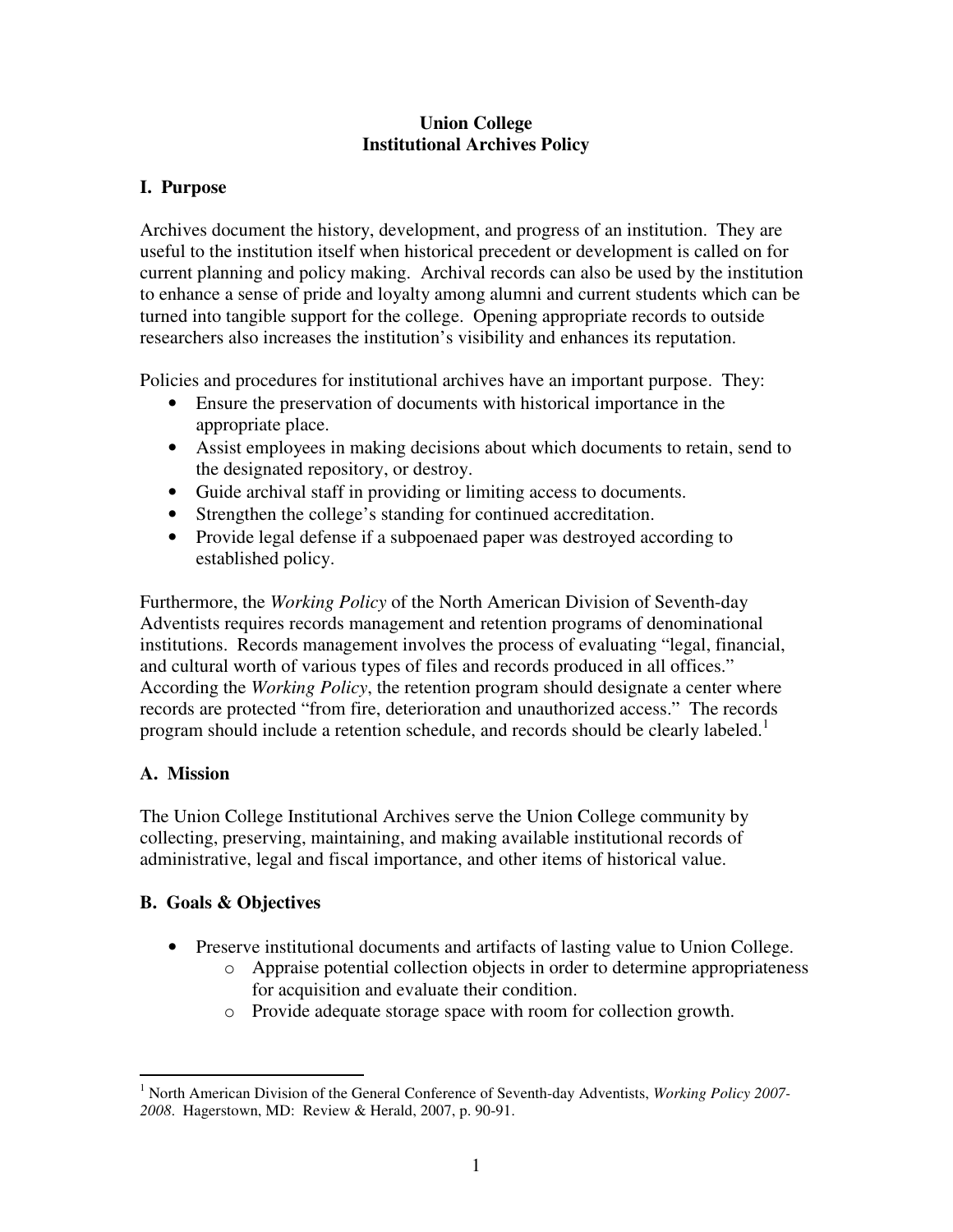- o Maintain a safe environment which reduces physical hazards such as extreme temperatures, light, humidity, chemical and biological threats, and mishandling by humans.
- o Create digital use copies of popular collection items in order to protect the original documents.
- Organize documents and artifacts according to standard archival practices which retain the integrity of the collection.
	- o Maintain accession records which record the provenance of collection objects.
	- o Provide descriptions which include inventories and the historical significance of collection objects.
	- o Label containers (and objects as appropriate) in order to facilitate retrieval for research.
- Facilitate use of the archives by researchers.
	- o Publicize open collections through the college website and library networks.
	- o Assist researchers during site visits or by mail, email, and phone.
- Offer educational opportunities to create a better understanding of institutional archives on campus.
	- o Train faculty and staff in records management.
	- o Teach students protocol for use of historical documents in repositories.

# **II. Administration**

## **A. Facility**

The Lora McMahon King Heritage Room in the Ella Johnson Crandall Memorial Library is the official repository for unpublished, non-current College administrative records of historical, fiscal, legal, or administrative value (the Archives).

# **B. Scope & Access**

Records held in the Archives date from the beginning of the College in 1891 and are composed of three categories.

- 1. Records (unpublished closed documents)
- 2. Archives (unpublished open documents)
- 3. Heritage collections (personal papers of staff/faculty and published documents which are open)

The records and archives collections consist of institutional documents such as faculty and administrative committee meeting minutes, minutes of the board of trustees, correspondence of the presidents and other officers, reports, policies, constituting documents, financial statements, course syllabi, and other documents of a similar nature. Union College publications intended for the public may be found in either the archives or heritage collections.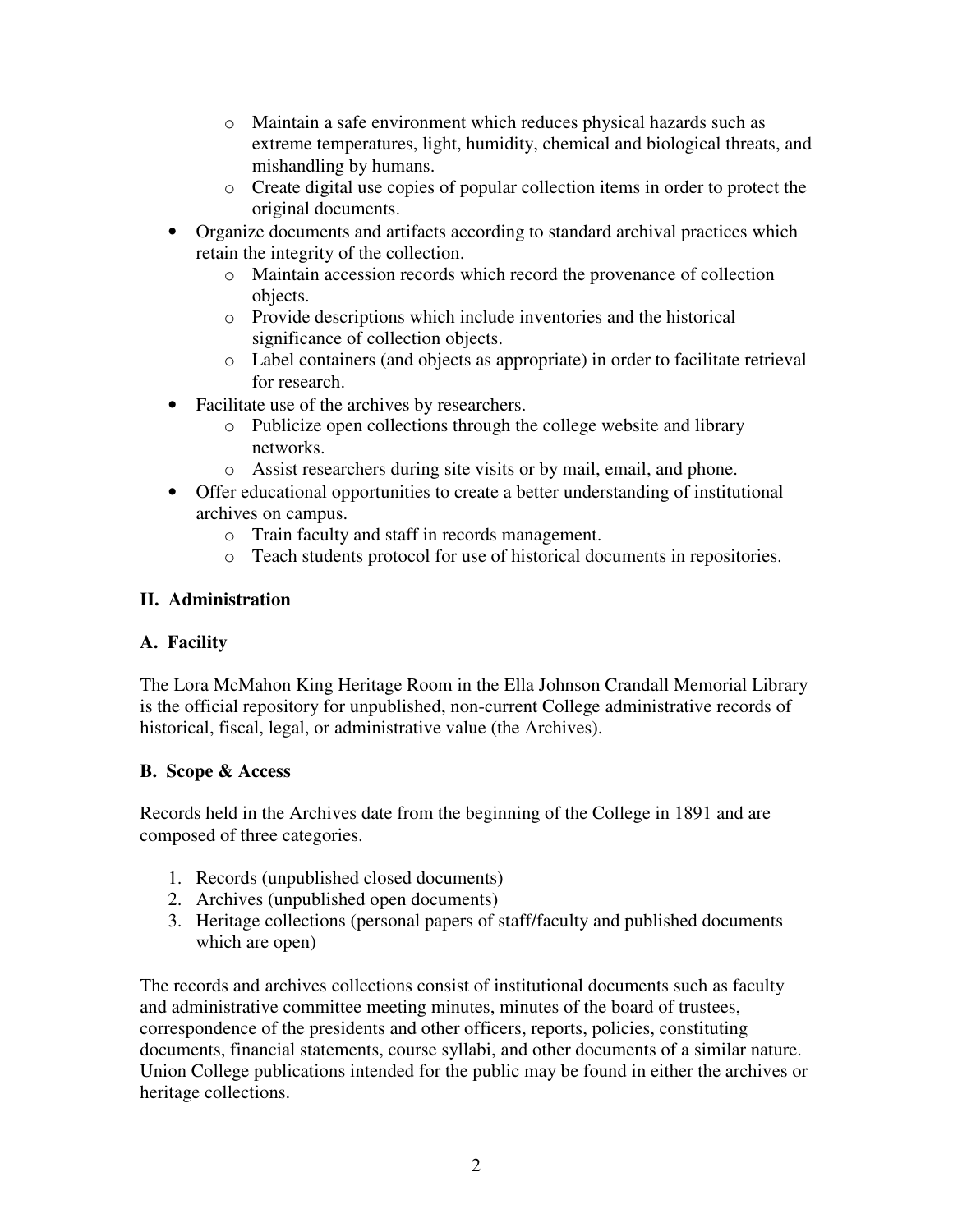All records are open to their office of origination. Access to these records by other individuals will be governed under the usage guidelines in Section III of this document.

### **C. Budget**

An allocation for the Heritage Room is included in the library's annual budget.

### **D. Division of Responsibility**

1. The college archivist is a member of the library staff. The archivist's responsibilities include:

- a. Receiving records from departments, offices, and committees on campus.
- b. Processing records as they are sent to the repository.
- c. Facilitating access to the records under the guidelines published in Section VI of this document.
- d. Liaising with departmental records coordinators.
- e. Chairing the UC Archives committee.

2. Each department or office will appoint a records coordinator. The records coordinator  $will'$ 

- a. Coordinate with the college archivist to establish record groups and series.
- b. Collect and prepare files and other items for transfer to the Archive (see Institutional Archives Procedures).
- c. Ensure that all members of their departments are contributing the appropriate documents to the archives program.

3. Committee chairs or secretaries (depending on who is responsible for the minutes) should ensure the committee minutes and reports are sent to the Archive.

## **III. Access**

In order to monitor the usage and inventory of the archives, all individuals requesting access to documents in the Archive will be required to complete the *Retrieval Request Form*.

1. Employees from the office of origination may view records at any time mutually convenient to the college archivist and the individual requesting access. Making an appointment is recommended.

2. Professional and academic researchers including Union College students and faculty researchers from departments other than the office of origination must obtain permission from the office of origination in order to access records. It is advisable that they first consult with the college archivist to determine whether adequate information is available in the Heritage Room or open archival collections.